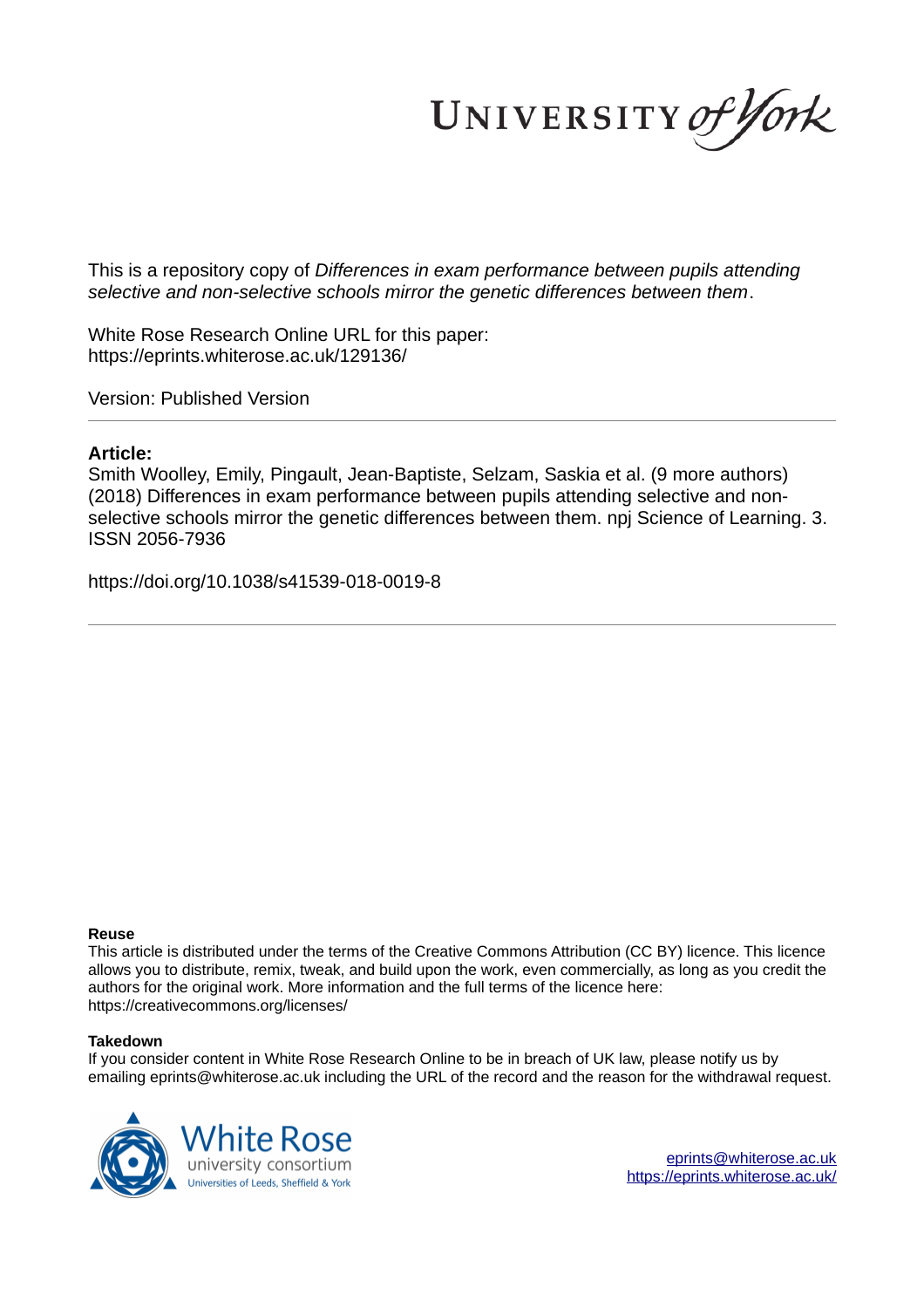# ARTICLE **OPEN**

# Differences in exam performance between pupils attending selective and non-selective schools mirror the genetic differences between them

Emily Smith-Woolley<sup>1</sup>, Jean-Baptiste Pingault<sup>1,2</sup>, Saskia Selzam<sup>1</sup>, Kaili Rimfel[d](http://orcid.org/0000-0001-5139-065X) <mark>O</mark>[1](http://orcid.org/0000-0001-5139-065X), Eva Krapohl<sup>1</sup>, Sophie von Stumm<sup>3</sup>, Kathryn Asbury<sup>4</sup>, Philip S. Dal[e](http://orcid.org/0000-0002-7697-8510) <sup>[5](http://orcid.org/0000-0002-7697-8510)</sup>, Toby Young<sup>6</sup>, Rebecca Allen<sup>7</sup>, Yulia Kovas <sup>[8](http://orcid.org/0000-0001-9633-6374),9</sup> and Robert Plomin<sup>1</sup>

On average, students attending selective schools outperform their non-selective counterparts in national exams. These differences are often attributed to value added by the school, as well as factors schools use to select pupils, including ability, achievement and, in cases where schools charge tuition fees or are located in affluent areas, socioeconomic status. However, the possible role of DNA differences between students of different schools types has not yet been considered. We used a UK-representative sample of 4814 genotyped students to investigate exam performance at age 16 and genetic differences between students in three school types: state-funded, non-selective schools ('non-selective'), state-funded, selective schools ('grammar') and private schools, which are selective ('private'). We created a genome-wide polygenic score (GPS) derived from a genome-wide association study of years of education (EduYears). We found substantial mean genetic differences between students of different school types: students in nonselective schools had lower EduYears GPS compared to those in grammar ( $d = 0.41$ ) and private schools ( $d = 0.37$ ). Three times as many students in the top EduYears GPS decile went to a selective school compared to the bottom decile. These results were mirrored in the exam differences between school types. However, once we controlled for factors involved in pupil selection, there were no significant genetic differences between school types, and the variance in exam scores at age 16 explained by school type dropped from 7% to <1%. These results show that genetic and exam differences between school types are primarily due to the heritable characteristics involved in pupil admission.

npj Science of Learning (2018) 3:3 ; doi:10.1038/s415[39-018-0019-8](https://doi.org/10.1038/s41539-018-0019-8)

#### **INTRODUCTION**

Achievement at the end of full-time compulsory education represents a major tipping point in life, opening up avenues for higher education, including university and beyond. Therefore, understanding the potential predictors of academic achievement at this juncture is of great importance. One such predictor that has been hotly debated is school type. In England, when students transition from primary to secondary school at age 11, they have the option of attending one of three school types. Ninety-three percent of children attend state-funded schools, the majority of .<br>which are non-selective<sup>[1](#page-6-0)</sup> (state non-selective). A small proportion of state-funded schools (163 schools out of 3113 schools in England) are academically selective 'grammar' schools. These schools select their intake based on achievement and ability, assessed by an entrance exam. The remainder of students (approximately 7%), are private educated. As well as being feepaying, private schools are often also academically selective. These school types are assumed to set children on different trajectories, with research linking selective schools (grammar and private schools) to later success, including higher levels of academic achievement, acceptance at university, and even higher earning potential compared to pupils educated in non-selective schools.<sup>[2](#page-6-0)</sup>

However, by design, selective schools are able to choose their student intake based on certain pupil characteristics. This can include selection on ability or achievement on an entrance test; both of which have been shown to correlate positively with life outcomes, including later academic achievement.<sup>[5](#page-6-0),[6](#page-6-0)</sup> Furthermore, by virtue of being fee-paying, entrance into private schools is usually dependent on whether the family can afford it (their socioeconomic status (SES)), which also correlates with future outcomes.[7](#page-6-0)–[10](#page-6-0) Even for state schools, family SES may play a role in what school type a student attends, with grammar schools typically located in more affluent areas and attracting higher SES students on average. $11$  It is, therefore, possible that improved outcomes for pupils in selective schools do not necessarily reflect a higher quality of education, but may simply be the consequence of selection—either active, as in the case of ability or achievement, or passive, as in the case of family SES.

Given the considerable fees charged by private schools, in addition to the potential stress of selective school entrance exams,

Received: 18 July 2017 Revised: 17 November 2017 Accepted: 9 February 2018



<sup>&</sup>lt;sup>1</sup>King's College London, MRC Social, Genetic and Developmental Psychiatry Centre, Institute of Psychiatry, Psychology & Neuroscience, London SE5 8AF, UK; <sup>2</sup>Clinical, Educational & Health Psychology, Division of Psychology & Language Sciences, Faculty of Brain Sciences, University College London, 26 Bedford Way, London WC1H 0DS, UK; <sup>3</sup>London School of Economics and Political Science, Houghton Street, London WC2A 2AE, UK; <sup>4</sup>Department of Education, Psychology in Education Research Centre, University of York, York YO10 5DD, UK; <sup>5</sup>Department of Speech and Hearing Sciences, University of New Mexico, Albuquerque, NM, USA; <sup>6</sup>New Schools Network, 3 Albert Embankment, London SE1 7SP, UK; <sup>7</sup>Education Datalab, 1st Floor, 11 Tufton Street, London SW1P 3QB, UK; <sup>8</sup>Laboratory for Cognitive Investigations and Behavioural Genetics, Tomsk State University, Lenin Avenue, 36, Tomsk Oblast, Tomsk 634050, Russia and <sup>9</sup>Department of Psychology, Goldsmiths, University of London, 8 Lewisham Way, London SE14 6NW, UK Correspondence: Emily Smith-Woolley [\(emily.smith-woolley@kcl.ac.uk](mailto:emily.smith-woolley@kcl.ac.uk))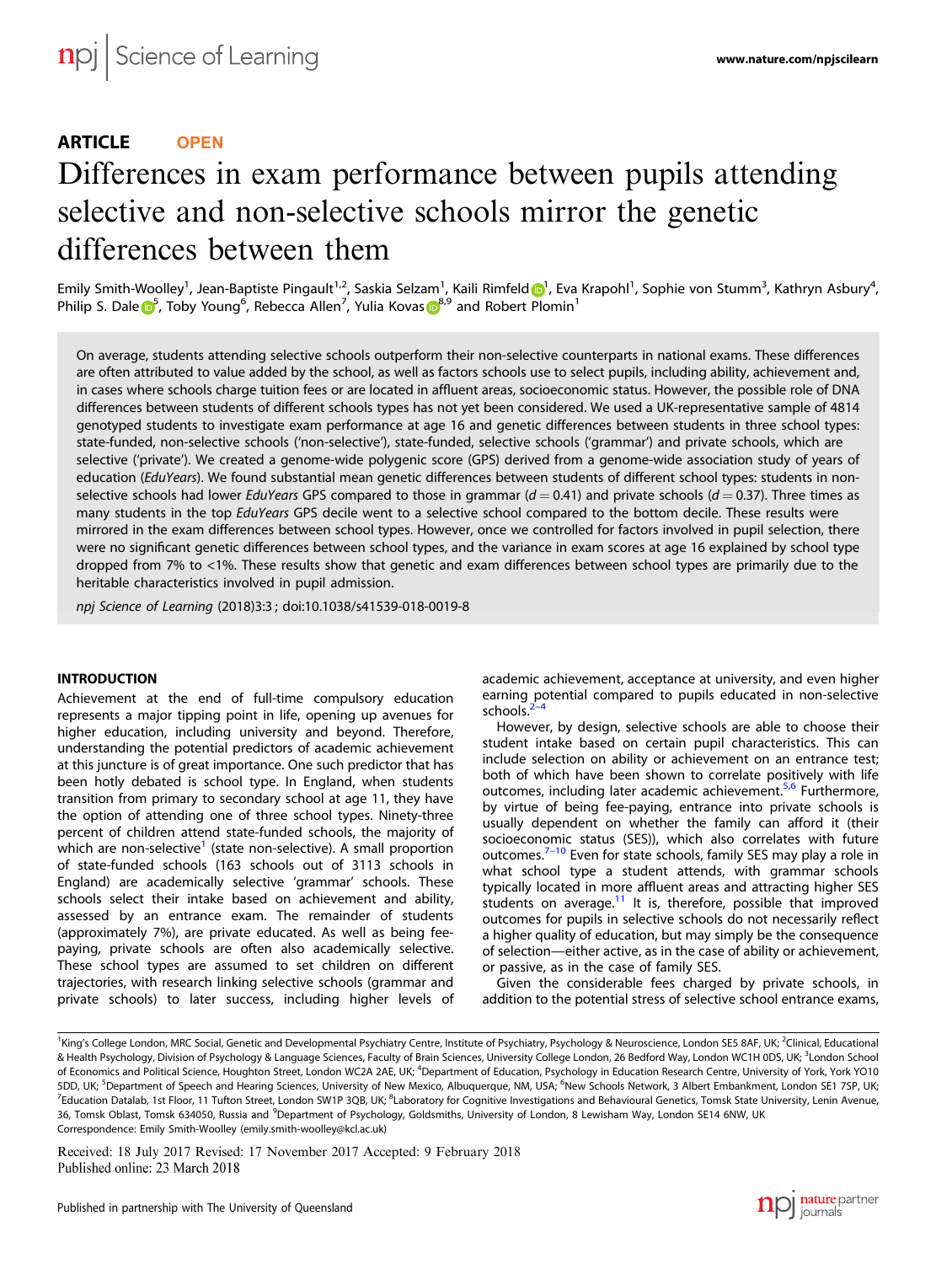why do families choose these schools? Among the many possible reasons is superior academic achievement. The finding that pupils at selective schools outperform their non-selective school counter-parts in exams has been frequently reported.<sup>[2](#page-6-0)-[4,12,13](#page-6-0)</sup> At age 16, students in the UK typically take the General Certificate of Secondary Education (GCSE) exams. The UK Department for Education shows that 99% of grammar school students obtain top GCSE grades (A\*–C grade) in English and mathematics, compared to 64% for all state-funded mainstream school students.<sup>[14](#page-6-0)</sup> However, academic achievement at age 16 is positively correlated with the factors involved in pupil selection, such as prior<br>achievement, ability and SES.<sup>[6](#page-6-0),[15](#page-6-0)</sup> Therefore, this raises the question—are selective schools adding anything over and above these factors in the prediction of academic achievement?

Several studies have attempted to elucidate the effect of school type on achievement over and above factors on which schools can select (for example,  $13,16$  for a review, see Coe et al.).<sup>[3](#page-6-0)</sup> However, many of these have not been published in peer-reviewed journals —for example<sup>[2,3,17,18](#page-6-0)</sup>—and we are not aware of a recent peerreviewed study looking at all three school types: state nonselective, grammar and private schools in the UK. However, the non-peer-reviewed reports support the conclusion that there are only small academic advantages to attending a selective school, after student factors such as achievement, ability and family SES have been taken into account.

Traditionally, the relationship between the factors involved in school admission and later achievement have been thought to operate environmentally. For example, parents with higher SES may invest more time in their children's education<sup>[19](#page-6-0)</sup> and can afford more resources (e.g., more books or private tuition), which in turn may lead to better opportunities and improved achievement. However, a less frequently investigated factor influencing both selection factors, as well as achievement, is genetics. In the example above, parents with higher SES are not only passing on educationally relevant environments, but they are also passing on educationally relevant genes, a concept referred to as geneenvironment correlation (rGE).

A vast literature from quantitative genetics has shown that genetic factors explain a substantial amount of variance in selection factors, including ability and achievement.<sup>[20](#page-6-0)–[23](#page-6-0)</sup> Heritability estimates of general cognitive ability  $(q)$  from twin studies range from around 30% in childhood, to 40–50% in adolescence and approximately 60% in adulthood.<sup>[21](#page-6-0)</sup> Twin studies also show that much of the relationship between selection factors, such as g,<br>and later achievement, are substantially influenced by genetics.<sup>[22](#page-6-0)–[26](#page-6-0)</sup> Because twins typically grow up in the same family, the aetiology of traits such as family SES, which do not vary between twins, cannot be estimated in this way. However, heritability can be estimated by genome-wide complex trait analysis (GCTA), $27,28$  $27,28$  $27,28$ which uses DNA from unrelated individuals to estimate the proportion of phenotypic variance explained by hundreds of thousands of single-nucleotide polymorphisms (SNPs) genotyped on DNA arrays. This method has also shown that genetics accounts for a significant amount of individual differences in family SES,  $^{29,30}$  $^{29,30}$  $^{29,30}$  as well as g and achievement.<sup>[31](#page-6-0)–[33](#page-6-0)</sup>

School type, like SES, does not tend to vary within twin pairs. However, because GCTA requires large sample sizes, it has so far not been possible to look at the genetic differences between students of different school types. However, powerful genomewide association (GWA) studies of behavioural traits, which test associations between specific SNPs and traits are starting to make this possible. Although individually these SNPs, identified through GWA studies, are of small effect, by summing their effects together it is possible to create a genetic score for each individual in an independent sample, which explains a substantial proportion of the genetic variation. $34-36$  $34-36$  $34-36$  These scores, dubbed 'genomewide polygenic scores' (GPS) are a game-changer for genetic research and have already proved insightful within the area of educational achievement. For example, a recent study $37$  using a GPS derived from a 2016 GWA study of years of education (EduYears)<sup>[38,39](#page-7-0)</sup> has shown educational achievement scores at age 16 differ as a function of GPS. There was approximately one standard deviation difference between those in the highest GPS septile and those in the lowest; representing almost a whole school grade difference. Furthermore, while 65% of students in the highest GPS septile went on to university, only 37% in the lowest septile progressed to university-level education.

For the first time, we assess differences in a polygenic score for years of education (EduYears) between students from three school types: non-selective, grammar and private schools. We predict that selection involving heritable traits such as achievement, ability and family SES will be reflected in the genetic differences between students of different school types. Furthermore, in line with previous literature, we expect that selection will also create large achievement differences between students attending the three school types, which will reduce substantially once controlling for the selection factors.

### RESULTS

#### Polygenic score differences between school types

Students attending different school types (state non-selective, grammar and private schools) differed genetically, as shown by their mean EduYears GPS (see Fig. [1](#page-3-0), analysis of variance (ANOVA) details in Table S1). Non-selective state school students had significantly lower EduYears GPS scores compared to grammar school students ( $t = 4.87$ ,  $p < 0.001$ ) and private school students (t  $= 7.17$ ,  $p < 0.001$ ). These differences translate to more than a third of a standard deviation difference ( $d = 0.41$  and 0.37, respectively). There were no significant mean differences in EduYears GPS scores between grammar and private school students ( $t = 0.44$ ,  $p = 0.66$ ). There were also no significant mean differences between state non-selective schools in varying selectivity areas (see Table S2 and Supplementary Fig. S1).

#### Associations between EduYears GPS and selection factors

EduYears GPS was positively correlated with each of the selection factors (see Supplementary Table S3), explaining 2.1% of the variance in ability, 5.2% in achievement and 6.6% in family SES. EduYears GPS was also positively correlated with GCSE, explaining 7.6% of the variance in GCSE scores, similar to previous analysis of these data.<sup>[37](#page-7-0)</sup> Because selective schools actively select for achievement and ability and passively select for SES, all of which correlate with EduYears GPS, we tested whether mean differences in EduYears GPS remained once controlling for these factors.

We found that, after accounting for the variance explained by heritable selection factors, there were no significant EduYears GPS differences between students of the three school types: state nonselective, grammar and private (see Supplementary Fig. S2 and Supplementary Table S4). Similar results also emerged when we looked at differences between state non-selective schools in varying selectivity areas (see Supplementary Table S5 and Supplementary Fig. S3), showing small differences in EduYears between school types.

#### GCSE differences

Supplementary Table S6 and Fig. [2](#page-3-0) show unadjusted average GCSE grades for state non-selective, grammar and private school students, as well as average GCSE score adjusting separately for EduYears GPS, family SES, prior ability and prior achievement, and for all variables together. Unadjusted GCSEs between school types mirrored unadjusted EduYears GPS results, with large differences between non-selective and selective schools (see 'Unadjusted GCSE' in Fig. [2,](#page-3-0) details in Supplementary Table S6). Indeed, the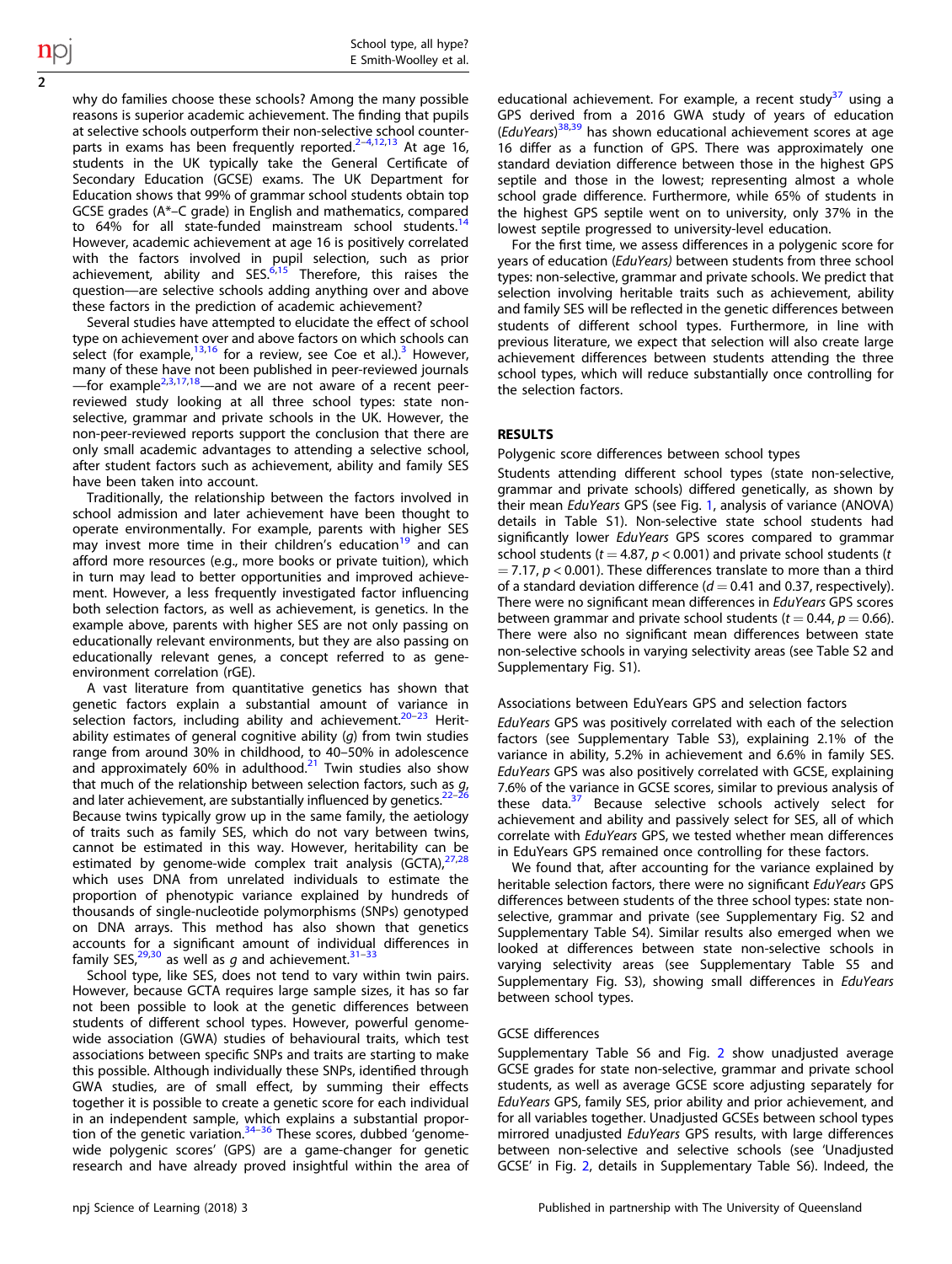<span id="page-3-0"></span>

Fig. 1 EduYears GPS plotted means (and 95% confidence intervals) between state non-selective, grammar and private school students. Note: There were significant EduYears GPS mean differences between state non-selective school students and both grammar (t = 4.869, p < 0.001; d  $= 0.413$ ) and private school students (t = 7.170, p < 0.001;  $d = 0.372$ ). There was not a significant difference between grammar and private school students ( $t = 0.436$ ,  $p = 0.659$ )



Fig. 2 Plotted means (and 95% confidence intervals) for unadjusted GCSE, GCSE controlling for GPS, GCSE controlling for SES, GCSE controlling for prior ability, GCSE controlling for prior achievement and GCSE controlling for all variables between three school types: state non-selective, grammar and private. Note: Details can be found in Supplementary Table S6

mean GCSE score of students attending state non-selective schools was approximately 1 SD below the mean GCSE score of those attending grammar schools ( $d = 1.05$ , 95% Cls = 0.83-1.28) and private school students  $(d = 0.92, 95\%$  Cls = 0.75-1.09). This translates to around a whole grade difference between average GCSE scores for state non-selective school students and selective school students. There was no difference between grammar and private school students' average GCSE score ( $t = 1.00$ ,  $p = 0.32$ ). There were also no significant differences between non-selective schools in areas that varied in the selectivity of their schools (see Supplementary Table S7 and Supplementary Fig. S4).

#### Controlling for selection factors

Controlling for EduYears GPS had a small effect on average GCSE grades, with the GCSE variance explained by school type dropping slightly from  $R^2 = 0.07$  to 0.06, see Fig. 2, details in Supplementary

Table S6). This relatively small effect is to be expected given that EduYears GPS accounts for only 8% of the variance in GCSE (see Supplementary Table S3). Controlling for family SES and prior ability had a slightly larger effect on GCSE, in line with the GCSE variance they account for  $(R^2 = 24\%$  and 27%, respectively). Out of all of the selection factors, prior achievement had the biggest impact on GCSE grades between school type, with average GCSE for grammar schools falling from 10.12 (grade A) to 9.21 (grade B). After controlling for prior achievement, the variance in GCSE explained by school type dropped from 7.1 to 1.3%.

Controlling for all of the selection factors and EduYears GPS together saw a further reduction in average GCSE between school types, with average GCSE score for grammar ( $M = 9.14$ ;  $t = 2.35$ , p < 0.019) and private ( $M = 9.32$ ,  $t = 6.16$ ,  $p < 0.001$ ) similar to that of state non-selective school students' average grade  $(M = 8.96)$ . Although these mean differences between school types remained significant, they were greatly reduced. Standardised betas

3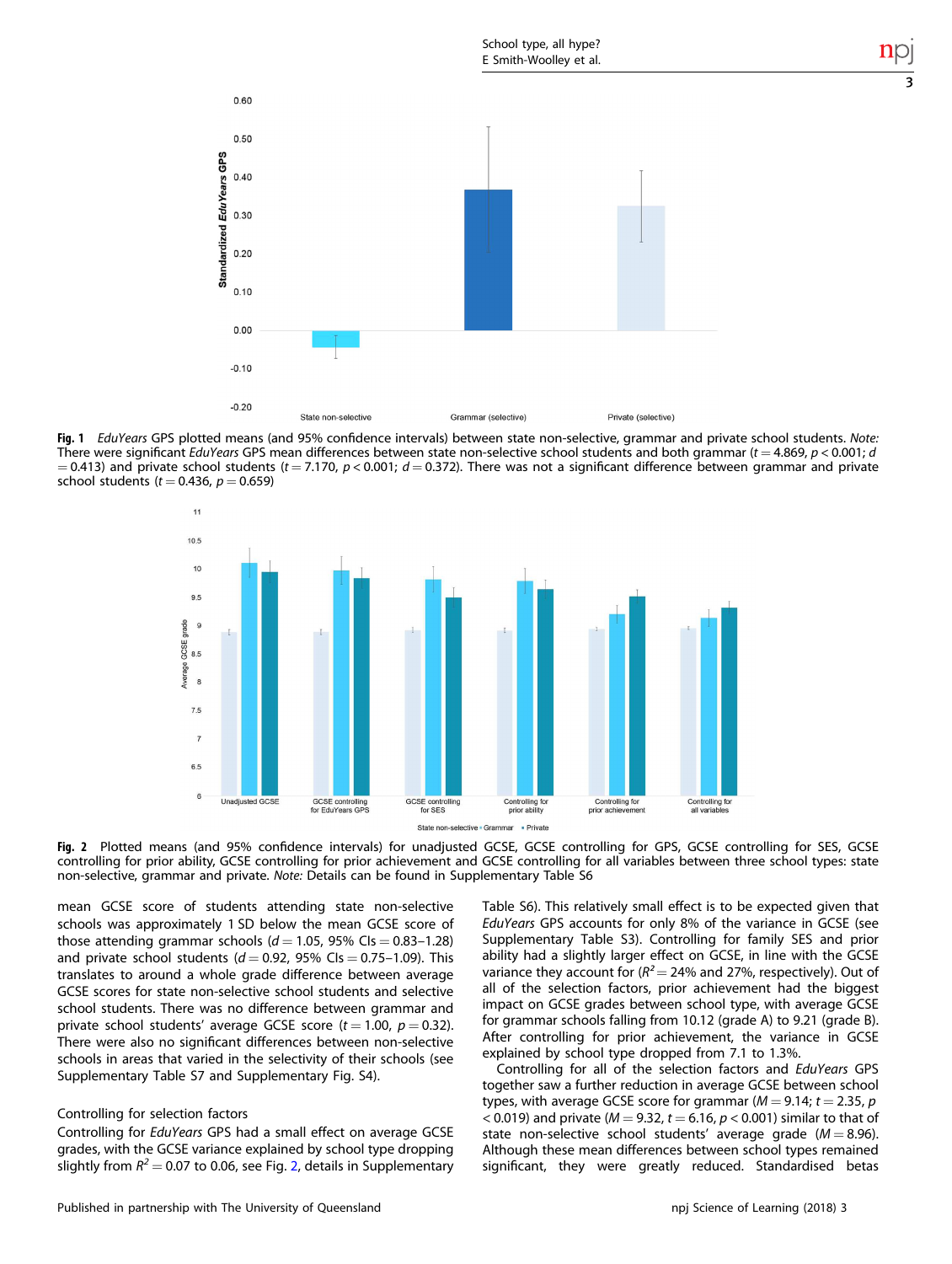indicated that attending a grammar school compared to a nonselective state school was associated with an increase of just 0.03 of a standard deviation in GCSE, and for private schools, the increase was 0.07. In addition, no significant differences emerged between non-selective schools in varying selectivity areas (see Supplementary Table S7 and Supplementary Fig. S4).

One of our main findings was that after accounting for the variance explained by the selection factors and EduYears GPS, the variance in GCSE explained by school type dropped from 7.1% to only 0.5% (see Supplementary Table S6 for regression results).

#### **DISCUSSION**

We report genetic mean differences between students attending three different types of school: state non-selective, grammar and private schools. We find that, on average, students in state nonselective schools have lower polygenic scores for years of education (*EduYears*) compared to their peers in selective schools. Furthermore, following the same pattern of results as EduYears, there are also substantial mean differences in GCSE performance between pupils in selective and non-selective school types. However, almost all of these differences are explained by heritable, individual-level factors, which schools actively or passively use in the pupil selection process.

Although finding genetic differences between state nonselective, grammar and private school students may initially seem surprising, when we consider the heritable traits that selection is based on, this difference is less unexpected. Put another way, students with higher polygenic score for years of education have, on average, higher cognitive ability, better grades and come from families with higher SES, and these students are subsequently more likely to be accepted into selective schools. This results in a system in which children are intentionally phenotypically selected, but unintentionally genetically selected.

However, despite finding mean genetic differences between students of different school types, it should be noted that the majority of the variation in EduYears GPS occurs within the school type, not between the school types. For example, a Cohen's d of 0.41, (the difference between mean EduYears scores for state nonselective school students and grammar school students), which is classed as a small-medium effect size, translates to an overlap of approximately 83% between the two distributions.<sup>[40](#page-7-0)</sup>

Nevertheless, finding an association between genotype and school type suggests that genetic factors are contributing to variation in educational environments, a concept known as geneenvironment correlation (rGE). This occurs when individuals select, modify and 'inherit' their environment, in part based on their qenotype.<sup>[20](#page-6-0)[,41](#page-7-0)</sup> Putting our research within the context of rGE, we suggest that in addition to students being selected into schools based on their genetically influenced traits (evocative rGE), children themselves also actively select educational environments that correlate with their genotype (active rGE). In the case of high achieving students, these environments might be challenging or competitive academic institutions, which grammar and private schools are often reputed to be. Finally, because we know that the factors used in school selection are substantially heritable, it is likely that academically gifted children will come from academically gifted parents. These parents not only provide the genes but also the environments to help them progress academically.

As well as having a higher average EduYears polygenic score, students attending selective schools also achieve better GCSE<br>results on average.<sup>[2,3](#page-6-0),[12](#page-6-0)–[14,17](#page-6-0)</sup> There has been some debate in the literature as to the size of this achievement gap, with studies accounting for different background characteristics in their analysis. We find that almost all of the selective school advantage in GCSE can be explained by family SES, achievement, ability and EduYears GPS. After controlling for these factors, going to a grammar vs. a state non-selective school is associated with a mean GCSE grade increase of just 0.026 of a standard deviation and for private schools, 0.070 of a standard deviation. Furthermore, the variance in GCSE that school type explains falls from 7% to <1%.

Controlling for EduYears alone had a fairly small effect on average GCSE grades between school types. However, this is to be expected considering that EduYears GPS currently predicts approximately 8% of the variance in GCSE—15% of the heritability estimated by the twin design<sup>[22](#page-6-0)</sup> and approximately one-third of the heritable variance from SNP-based studies of GCSE at age 16.<sup>[30](#page-6-0)</sup> The predictive nature of EduYears is likely to increase with more powerful GWA studies. For example, there was a threefold increase in prediction of educational achievement at age 16 from the 2016 EduYears GPS (based on a GWA study with  $N = 293.723$ ) as compared to the 2013 EduYears GPS ( $N = 126,559$ ).<sup>3</sup>

Although there were only small mean differences between school types once selection factors and EduYears were controlled for, this does not mean that other factors are not important for achievement at age 16. Altogether, these factors do not predict all of the variance in GCSE ( $R^2 = 0.69$ ). As shown previously, achievement is the result of many genetically influenced traits, including behaviour, personality, home environment and health.<sup>[22](#page-6-0)</sup> Furthermore, by finding a small effect of school type, we are not saying schools are unimportant, or that teaching does not work. Without schools, it is hard to imagine a successful education system that allows children to reach their academic potential. However, while schools themselves are important for academic achievement, the type of school appears less so. Educational achievement is not necessarily the only reason parents opt to send their children to selective schools. A recent report on private schools found that these students earned about £200,000 more in their early career (between ages 26 and 42) as compared to state school students.<sup>[2](#page-6-0)</sup> However, this report did not distinguish between non-selective and selective state schools. More research is needed to see whether differences in university attendance, career choice and earnings are still predicted by school type once individual student factors have been accounted for. In addition to differences in university and career outcomes, it would also be of interest to identify potential differences between school types in terms of non-cognitive traits as outcomes, with one survey finding 66% of parents believing that private schools 'instil a sense of confidence in pupils'.<sup>[2](#page-6-0)</sup>

There are several limitations to our study. First, we recognise that there is considerable variation in schools within our three school types—within each of the school types, there will be examples of exceptional and under-performing schools. In particular, there is more variance in the state non-selective schools category as it includes most of the schools. It also includes a wide variety of other categories, such as schools that are allowed to select for religion and schools that are allowed to select up to 10% of their pupils for talent in specialist subjects, such as sport, performing or visual arts, and languages. These schools are not allowed to select directly on academic grounds. However, there is some evidence that they do in fact select more able students. $42$ Nonetheless, accounting for prior achievement and ability at age 11, before most children enter secondary school, adjusts for this.

Another limitation of the present study is access to school type. Grammar and private schools are not evenly distributed around the country. Therefore, in local authority areas where there are no selective schools, the average GCSE grade of pupils in non-selective schools may be higher and in areas where there are a greater number of selective schools, the average GCSE grade of nonselective schools may be lower. Because there are far fewer selective schools, this geographical effect may potentially inflate the average non-selective school GCSE grade. To see whether this had an impact on GCSE differences, we split the non-selective school group into three further groups: non-selective schools in selective areas, partially selective areas and non-selective areas. Once we controlled for all of the selection factors, we found that there were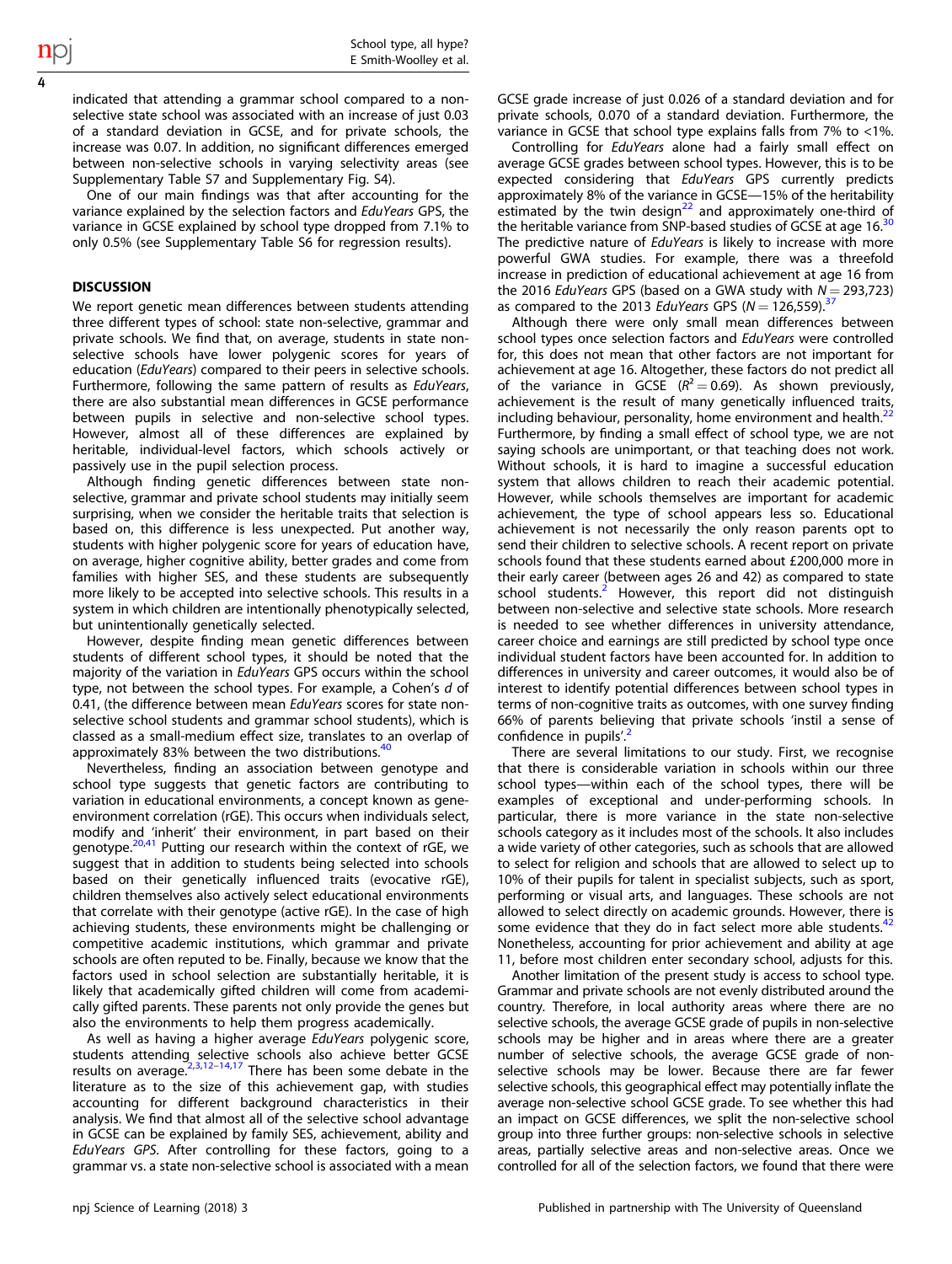no differences between non-selective schools in areas of varying selectivity (see Supplementary Table S7 and Supplementary Fig. S4).

A final limitation to note is that the GCSE variable we used in the analysis is a composite of only the three core subjects taken at age 16—English, science and mathematics. For other subjects, such as languages, art and social sciences, school type may have a greater influence. However, because different school types prioritise different subjects, $43$  it is difficult to untangle the effect of school type on optional rather than core subjects, although this would be a useful direction for future research.

In the current study, we find genetic differences between students attending three school types: state non-selective schools, grammar schools and private schools. We find that selective school students have higher polygenic scores for years of education on average compared to students attending nonselective schools. Furthermore, we find substantial mean differences in GCSE between school types. However, once student and family factors have been accounted for, as well as EduYears GPS, the type of school that a child attends explains less than one percent of the individual differences in educational achievement (GCSE mean grade) at age 16.

#### METHODS

#### Sample

This study included unrelated individuals from the Twins Early Development Study (TEDS). TEDS is a large, representative sample of 16,000 twin pairs born in England and Wales between 1994–1996 and followed from birth to the present day.<sup>[44](#page-7-0)</sup> Ethical approval for this study was received from King's College London Ethics Committee. Although there has been some attrition throughout the years, approximately 10,000 twin pairs are still actively involved in the study and provide rich behavioural and cognitive data. Importantly, TEDS was and still is a representative sample of England<br>and Wales, as described in detail elsewhere.<sup>[44](#page-7-0),[45\]](#page-7-0)</sup> In the present study, we included 4814 unrelated individuals (one twin randomly in a pair) who had data present for three key variables: genotype data, educational achievement at age 16 and school type data. This sample included 2597 females (54%) and 2217 males (46%). Of this sample, 2533 individuals also had data present for the selection factors: ability, achievement and SES, which included 1427 females (56.3%) and 1106 males (43.7%). For a breakdown of sample sizes by school type, see Supplementary Table S8. Written informed consent was given for all participants involved for each wave of data collection.

#### Genotyping

For information on how the sample were genotyped and the quality control process, please see Supplementary Methods S1.

#### Measures

School type. When TEDS twins were 18, they received a questionnaire that included a series of questions asking what type of school they attended when they took exams at age 16—the GCSEs. Respondents were asked to indicate either 'Yes' or 'No' for different school types. We classified all respondents who reported attending either a state non-selective school as 'State non-selective', all those who indicated that they went to a grammar school as 'Grammar' and all those indicating that they went to a private school as 'Private'. In addition to TEDS data, we also accessed school type information through the National Pupil Database (NPD; [https://www.gov.uk/](https://www.gov.uk/government/collections/national-pupil-database) [government/collections/national-pupil-database](https://www.gov.uk/government/collections/national-pupil-database)). By supplementing TEDS data with that from NPD, our final school type numbers were: state nonselective:  $n = 4263$ , grammar:  $n = 143$ , private:  $n = 408$ . We also further split state non-selective schools into three categories for follow-up analysis: nonselective schools in fully selective areas ( $n = 331$ ), non-selective schools in partially selective areas ( $n = 905$ ) and non-selective schools in non-selective areas ( $n = 3027$ ). For more information on how and why we created these groupings, including accuracy between data sources and selective area groupings, please see Supplementary Methods S2.

Educational achievement at age 16. The GCSE is a standardised UK-based examination administered at the end of compulsory education at age 16  $(M = 16.31, SD = 0.29)$ . Almost all students take the three core subjects: English, mathematics and science. In addition, students are allowed to choose a range of other subjects such as geography, history and art. These subjects were graded from 4 (G, the minimum pass grade) to 11 (A\*, the best possible grade). In the current sample, GCSE results were obtained from questionnaires sent via mail, in addition to telephone interviews with twins and their parents. We further supplemented this with data from NPD. Our analyses focused on the three core subjects: English, mathematics and science taken by all students. Students taking science GCSE are either awarded separate GCSEs for physics, chemistry and biology ('triple science') or as one course, which is double weighted ('double science'), therefore, we took a mean grade of the science GCSEs. Because English, mathematics and science grades correlated highly  $(r = 0.70 - 0.82)$ , we created a GCSE composite. There were 3920 individuals for whom we had both self-reported GCSE and NPD data, this composite correlated at  $r =$ 0.99 between both data sources, which supported the high accuracy of TEDS data.

#### Selection factors

Socioeconomic status. Family SES was measured by taking the arithmetic mean of five measures: maternal and paternal education (measured on a scale from 1–8, where  $1 =$  no education and  $8 =$  postgraduate qualifications), occupation (indexed by the Standard Occupational Classification (2000) on a scale from 1-9, where  $1 =$  elementary administration and service occupations and  $9 =$  managers, directors and senior officials) and maternal age at birth of first child. All measures were standardised to have a mean of 0 and a SD of 1 and at least three measures were required to calculate the arithmetic mean.

Achievement tests at age 11. We did not have access to selective school entrance exams, however, before children transition to secondary school, they are usually required to take exams, which include English and mathematics tests. In our sample these tests comprise two English tests (reading and writing) and three maths tests (calculator and non-calculator test as well as a mental arithmetic test). Due to the high correlation between maths and English scores ( $r = 0.67$ ), we created a composite of these test scores requiring both to be present.

Ability (general cognitive ability, g). To measure general cognitive ability, participants were asked to complete an online battery of cognitive tests administered as part of TEDS testing at age 11. These tests included verbal and non-verbal abilities ( $M = 11.2$ , SD = 0.69). A mean score was derived from four tests, two verbal tests (the Wechsler Intelligence Scale for Children (WISC) Vocabulary Multiple-Choice and the WISC General Knowledge test)<sup>[46](#page-7-0)</sup> and two non-verbal tests (Raven's Progressive Matrices<sup>[47](#page-7-0)</sup> and the WISC Picture Completion task).<sup>4</sup>

#### Data availability

For information on data availability, please see the Twins Early Development Study data access policy. This can be found at: [http://www.teds.ac.](http://www.teds.ac.uk/research/collaborators-and-data/teds-data-access-policy) [uk/research/collaborators-and-data/teds-data-access-policy.](http://www.teds.ac.uk/research/collaborators-and-data/teds-data-access-policy)

#### Analyses

Genome-wide polygenic scores. We calculated polygenic scores that were based on the summary statistics of the largest GWA study for years of education ( $N = 293,723$  individuals).<sup>[39](#page-7-0)</sup> A GPS is calculated by using information from GWA study summary statistics about the strength of association between a genetic variant and a trait, to score individuals' genotypes in independent samples. For each genotype in the independent sample, all trait-associated alleles are counted and multiplied by their effect size (i.e., their strength of association with a trait as reported in GWA summary statistics). The sum of these weighted and counted alleles forms a polygenic score for each individual. We used the software PRSice to create individual GPS. Those SNPs that passed quality control were clumped for linkage disequilibrium by applying an  $R^2 = 0.1$  cutoff within a 250-kb window. It is possible to calculate various GPS based on different GWA study significance thresholds for genetic variants, with less stringent p-value thresholds resulting in GPS that include more SNPs. Here, we calculated GPS for seven p-value thresholds (0.001, 0.05, 0.1, 0.2, 0.3, 0.4, 0.5). We report analyses for the  $p$ -value threshold of 0.05 in the main text; however, the analyses for the other  $p$ -value thesholds are reported in Supplementary Fig. S5. We regressed all GPS on the first ten principal components and used these standardised residuals in our analyses to account for population stratification.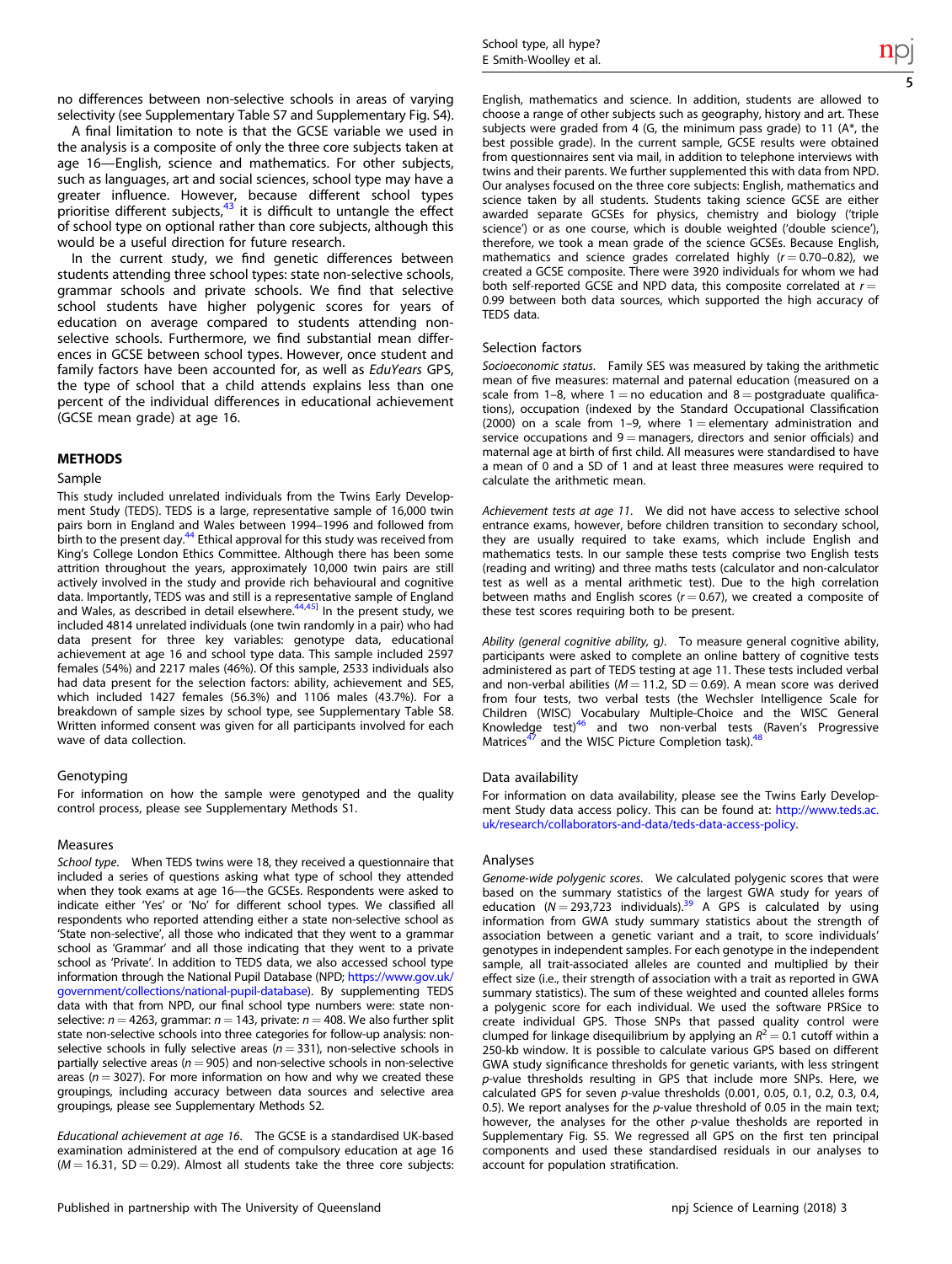<span id="page-6-0"></span>Mean differences. To estimate differences between the three school types: state non-selective, grammar and private schools, we used a oneway ANOVA with planned contrasts. In addition to the three-level school type analysis, we also conducted follow-up analysis looking at differences between state non-selective schools in areas with and without grammar schools: non-selective schools in fully selective areas, non-selective schools in partially selective areas and non-selective schools in non-selective areas. As the sample sizes varied between groups, we used adjusted Cohen's d to estimate effect size. This test adjusts the calculation of the pooled standard deviation with weights for the sample sizes.

To test the effect of school type after controlling for selection factors (SES, prior achievement and prior ability) and EduYears GPS, we conducted hierarchical linear regression with dummy coding. See Supplementary Methods S3 for further information on analysis.

All methods were performed in accordance with relevant regulations and guidelines.

#### ACKNOWLEDGEMENTS

We gratefully acknowledge the ongoing contribution of the participants in the Twins Early Development Study (TEDS) and their families. TEDS is supported by a programme grant to R.P. from the UK Medical Research Council (MR/M021475/1 and previously G0901245), with additional support from the US National Institutes of Health (AG046938). The research leading to these results has also received funding from the European Research Council under the European Union's Seventh Framework Programme (FP7/2007-2013)/ grant agreement n° 602768 and ERC grant agreement n° 295366. RP is supported by a Medical Research Council Professorship award (G19/2). S.S. is supported by the MRC/IoPPN Excellence Award and by the EU Framework Programme 7 (602768). E.K. and K.R. were supported by a Medical Research Council studentship. S.v.S. is supported by a Jacobs Foundation Research Fellowship award (2017–2019). Y.K. is supported by the Tomsk State University competitiveness improvement programme grant 8.1.09.2017. J.B.P. is a fellow of MQ: Transforming Mental Health (MQ16IP16).

#### AUTHOR CONTRIBUTIONS

R.P. directs and received funding for the Twins Early Development Study (TEDS). R.P. and E.S.W. conceived the present study. E.S.W. analysed and interpreted the data with advice from all co-authors. R.P. supervised the project and interpreted the data. R.P. and E.S.W. wrote the manuscript with help from all authors (J.B.P., S.S., K.R., E.K., S.v.S., K.A., P.S.D., T.Y., R.A., and Y.K.).

#### ADDITIONAL INFORMATION

Supplementary information accompanies the paper on the npj Science of Learning website [\(https://doi.org/10.1038/s41539-018-0019-8\)](https://doi.org/10.1038/s41539-018-0019-8).

Competing interests: The authors declare no competing interests.

Publisher's note: Springer Nature remains neutral with regard to jurisdictional claims in published maps and institutional affiliations.

#### REFERENCES

- 1. Department for Education UK Government. National Statistics: Schools, Pupils and Their Characteristics. National Tables, available at: [https://www.gov.uk/](https://www.gov.uk/government/uploads/system/uploads/attachment_data/file/552342/SFR20_2016_Main_Text.pdf) [government/uploads/system/uploads/attachment\\_data/](https://www.gov.uk/government/uploads/system/uploads/attachment_data/file/552342/SFR20_2016_Main_Text.pdf)file/552342/ [SFR20\\_2016\\_Main\\_Text.pdf](https://www.gov.uk/government/uploads/system/uploads/attachment_data/file/552342/SFR20_2016_Main_Text.pdf) (2016).
- 2. Broughton, N., Ezeyi, O., Hupkau, C., Keohane, N. & Shorthouse, R. Open Access: An Independent Evaluation, available at: [http://www.smf.co.uk/wp-content/uploads/](http://www.smf.co.uk/wp-content/uploads/2014/07/Open-Access-an-independent-evaluation-Embargoed-00.01-030714.pdf) [2014/07/Open-Access-an-independent-evaluation-Embargoed-00.01-030714.pdf](http://www.smf.co.uk/wp-content/uploads/2014/07/Open-Access-an-independent-evaluation-Embargoed-00.01-030714.pdf) (2014).
- 3. Coe, R. et al. Evidence on the Effects of Selective Educational Systems, available at: [https://www.gov.gg/CHttpHandler.ashx?id](https://www.gov.gg/CHttpHandler.ashx?id=97485&p=0)=97485&p=0 (2008)
- 4. Dearden, L., Ferri, J. & Meghir, C. The effect of school quality on educational attainment and wages. Rev. Econ. Stat. 84, 1-20 (2002).
- 5. Schmidt, F. L. & Hunter, J. General mental ability in the world of work: occupational attainment and job performance. J. Pers. Soc. Psychol. 86, 162 (2004).
- 6. Deary, I. J., Strand, S., Smith, P. & Fernandes, C. Intelligence and educational achievement. Intelligence 35, 13-21 (2007).
- 7. White, K. R. The relation between socioeconomic status and academic achievement. Psychol. Bull. 91, 461 (1982).
- 8. Strenze, T. Intelligence and socioeconomic success: A meta-analytic review of longitudinal research. Intelligence 35, 401–426 (2007).
- 9. Sirin, S. R. Socioeconomic status and academic achievement: A meta-analytic review of research. Rev. Educ. Res. 75, 417–453 (2005).
- 10. Bradley, R. H. & Corwyn, R. F. Socioeconomic status and child development. Annu. Rev. Psychol. 53, 371–399 (2002).
- 11. Andrews, J., Hutchinson, J. & Johnes, R. Grammar Schools and Social Mobility, (Education Policy Institute, London, 2016). Available at: [http://epi.org.uk/](http://epi.org.uk/wpcontent/uploads/2016/09/Grammar-schools-and-social-mobility_.pdf) [wpcontent/uploads/2016/09/Grammar-schools-and-social-mobility\\_.pdf](http://epi.org.uk/wpcontent/uploads/2016/09/Grammar-schools-and-social-mobility_.pdf)
- 12. Bolton, P. Grammar School Statistics, available at: [http://researchbrie](http://researchbriefings.files.parliament.uk/documents/SN01398/SN01398.pdf)fings.files. [parliament.uk/documents/SN01398/SN01398.pdf](http://researchbriefings.files.parliament.uk/documents/SN01398/SN01398.pdf) (2017).
- 13. Sullivan, A. & Heath, A. State and Private Schools in England and Wales. (University of Oxford, 2002).
- 14. Department for Education UK Government. Revised GCSE and Equivalent Results in England, available at: [https://www.gov.uk/government/statistics/revised-gcse](https://www.gov.uk/government/statistics/revised-gcse-and-equivalent-results-in-england-2015-to-2016)[and-equivalent-results-in-england-2015-to-2016](https://www.gov.uk/government/statistics/revised-gcse-and-equivalent-results-in-england-2015-to-2016) (2016).
- 15. Goldstein, H. & Sammons, P. The influence of secondary and junior schools on sixteen year examination performance: A cross-classified multilevel analysis. Sch. Eff. Sch. Improv. 8, 219–230 (1997).
- 16. Clark, D. Selective schools and academic achievement. BE J Econ Anal Policy 10, 20–24 (2010).
- 17. Anderson, K., Gong, X., Hong, K. & Zhang, X. Do selective high schools improve student achievement? Effects of exam schools in China. China Econ. Rev. 40, 121–134 (2016).
- 18. Atkinson, A., Gregg, P. & McConnell, B. The Result of 11 plus Selection: an Investigation Into Opportunities and Outcomes for Pupils in Selective Leas. (Centre for Market and Public Organisation Working Paper, UK, Bristol, 2006).
- 19. Waldfogel, J. & Washbrook, E. On Your Marks: Measuring the School Readiness of Children in Low-to-middle Income Families (Resolution Foundation, London, 2011).
- 20. Knopik, V. S., Neiderheiser, J., DeFries, J. C. & Plomin, R. Behavioral Genetics 7th edn (Worth Publishers, New York, 2017).
- 21. Plomin, R. & Deary, I. J. Genetics and intelligence differences: five special findings. Mol. Psychiatry 20, 98–108 (2015).
- 22. Krapohl, E. et al. The high heritability of educational achievement reflects many genetically influenced traits, not just intelligence. Proc. Natl Acad. Sci. 111, 15273–15278 (2014).
- 23. Wainwright, M. A., Wright, M. J., Luciano, M., Geffen, G. M. & Martin, N. G. Multivariate genetic analysis of academic skills of the Queensland core skills test and IQ highlight the importance of genetic g. Twin Res. Human. Genet. 8, 602-608 (2005).
- 24. Bartels, M., Rietveld, M. J., Van Baal, G. C. M. & Boomsma, D. I. Heritability of educational achievement in 12-year-olds and the overlap with cognitive ability. Twin Res. 5, 544–553 (2002).
- 25. Thompson, L. A., Detterman, D. K. & Plomin, R. Associations between cognitive abilities and scholastic achievement: Genetic overlap but environmental differences. Psychol. Sci. 2, 158–165 (1991).
- 26. Calvin, C. M. et al. Multivariate genetic analyses of cognition and academic achievement from two population samples of 174,000 and 166,000 school children. Behav. Genet. 42, 699–710 (2012).
- 27. Yang, J., Lee, S. H., Goddard, M. E. & Visscher, P. M. Genome-wide Association Studies and Genomic Prediction(GCTA): Methods, Data Analyses, and Interpretations. In: Genome-Wide Association Studies and Genomic Prediction. Methods in Molecular Biology (Methods and Protocols), vol 1019. (eds Gondro C., van der Werf J., Hayes B.) 215–236 (Humana Press, Totowa, NJ, 2013).
- 28. Yang, J., Lee, S. H., Goddard, M. E. & Visscher, P. M. GCTA: a tool for genome-wide complex trait analysis. Am. J. Human. Genet. 88, 76–82 (2011).
- 29. Trzaskowski, M. et al. Genetic influence on family socioeconomic status and children's intelligence. Intelligence 42, 83–88 (2014).
- 30. Krapohl, E. & Plomin, R. Genetic link between family socioeconomic status and children's educational achievement estimated from genome-wide SNPs. Mol. Psychiatry 21, 437 (2016).
- 31. Trzaskowski, M., Shakeshaft, N. G. & Plomin, R. Intelligence indexes generalist genes for cognitive abilities. Intelligence 41, 560-565 (2013).
- 32. Trzaskowski, M. et al. DNA evidence for strong genome-wide pleiotropy of cognitive and learning abilities. Behav. Genet. 43, 267–273 (2013).
- 33. Plomin, R. et al. Common DNA markers can account for more than half of the genetic influence on cognitive abilities. Psychol. Sci. 24, 562–568 (2013).
- 34. Dudbridge, F. Power and predictive accuracy of polygenic risk scores. PLoS Genet. 9, e1003348 (2013).
- 35. Harlaar, N. et al. A behavioural genomic analysis of DNA markers associated with general cognitive ability in 7-year-olds. J. Child Psychol. Psychiatry 46, 1097-1107 (2005).
- 36. Wray, N. R. et al. Research review: polygenic methods and their application to psychiatric traits. J. Child Psychol. Psychiatry 55, 1068–1087 (2014).